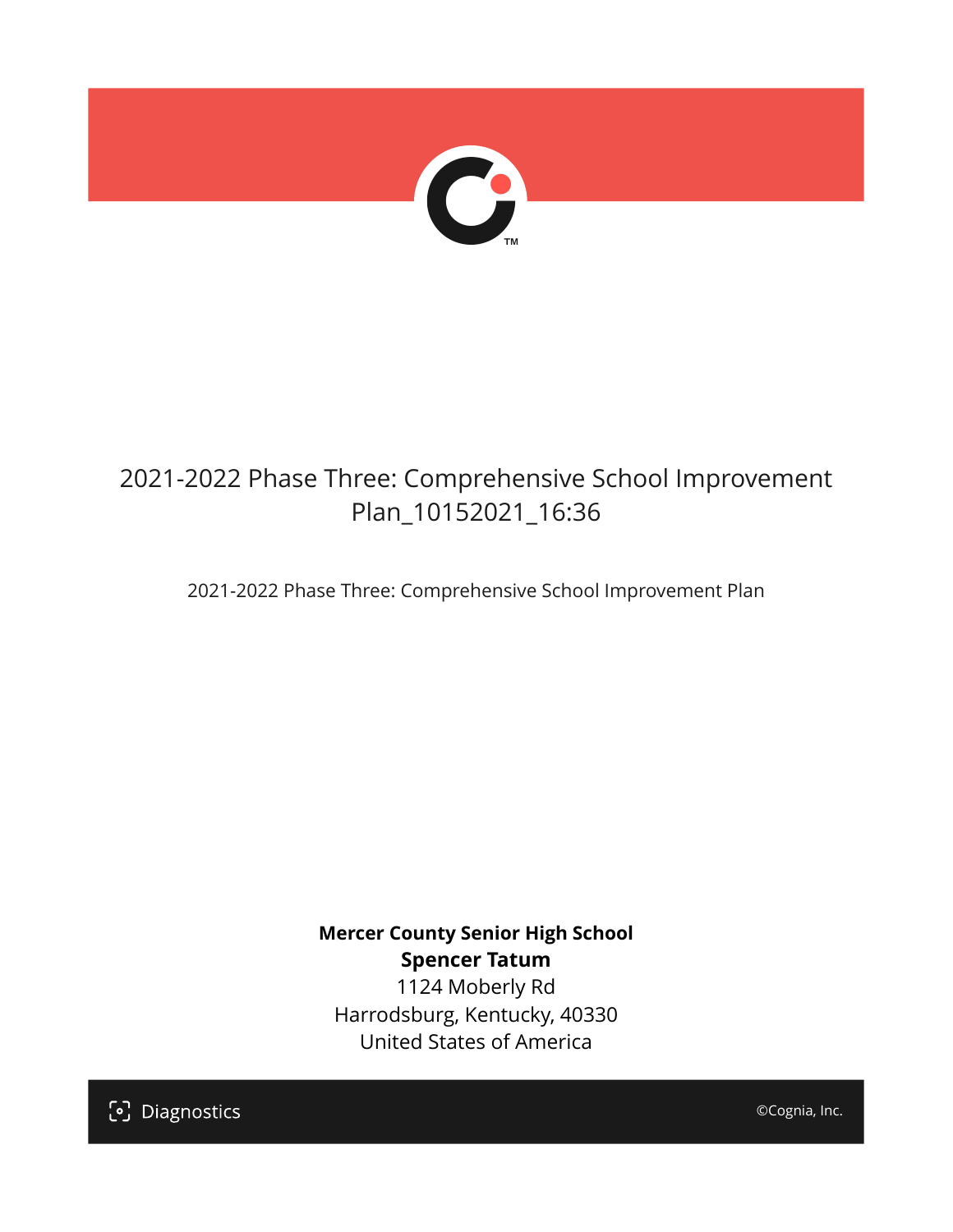2021-2022 Phase Three: Comprehensive School Improvement Plan - 2021-2022 Phase Three: Comprehensive School Improvement Plan\_10152021\_16:36 - Generated on 12/28/2021 Mercer County Senior High School

**Table of Contents**

| 2021-22 Phase Three: Comprehensive School Improvement Plan |  |
|------------------------------------------------------------|--|
| Attachment Summary                                         |  |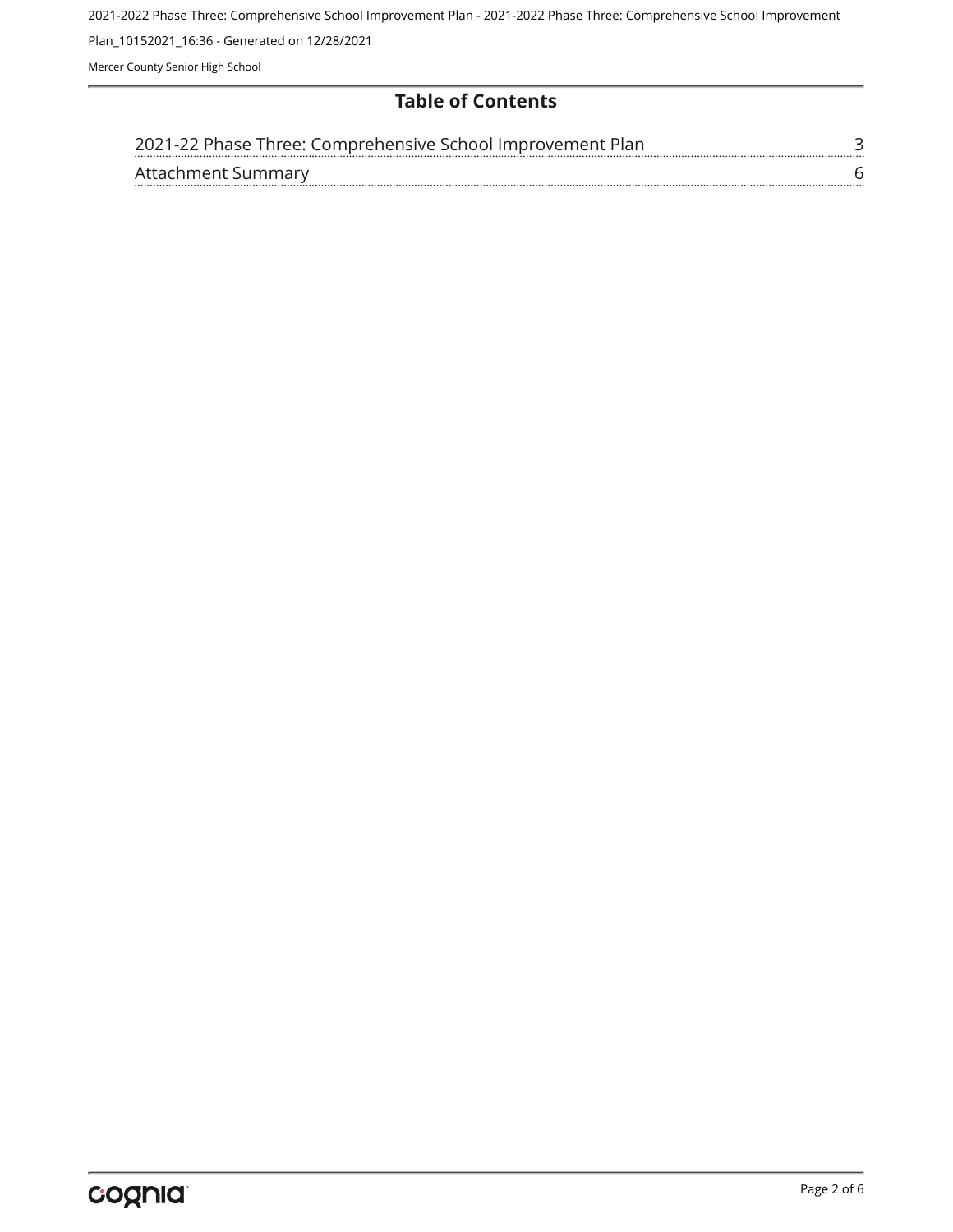2021-2022 Phase Three: Comprehensive School Improvement Plan - 2021-2022 Phase Three: Comprehensive School Improvement Plan\_10152021\_16:36 - Generated on 12/28/2021 Mercer County Senior High School

### <span id="page-2-0"></span>**2021-22 Phase Three: Comprehensive School Improvement Plan** Rationale

School improvement efforts are a collaborative process involving multiple stakeholders. During the improvement planning process, leaders focus on priority needs, funding, and closing achievement gaps between identified subgroups of students. When implemented with fidelity, the Comprehensive School Improvement Plan (CSIP) cultivates an environment that promotes student growth and achievement.

While the focus of continuous improvement is student performance, the work must be guided by the aspects of teaching and learning that affect performance. An effective improvement process should address the contributing factors creating the learning environment (inputs) and the performance data (outcomes).

For those schools operating a Title I Schoolwide Program, this plan meets the requirements of Section 1114 of the Every Student Succeeds Act as well as state requirements under 703 KAR 5:225. **No separate Schoolwide Program Plan is required.**

Using the Comprehensive School Improvement Plan Template

The template is a complement to the Needs Assessment for Schools. Using your determined priorities, you will set both short- and long-term targets and outline the activities intended to produce the desired changes.

a. Develop your Strategic Goals using the [Comprehensive School Improvement Plan Template](https://education.ky.gov/school/csip/Documents/KDE Comprehensive Improvement Plan for School.docx). b. Upload your completed Comprehensive School Improvement Plan in the attachment area below.

Summarize the plan of action developed through your goal setting process.

Describe which objectives and strategies will be maintained and which will be added or modified to address current needs as outlined in your needs assessment diagnostic, especially those of any identified gap groups.

See attachment

#### **ATTACHMENTS**

#### **Attachment Name**



 $\blacksquare$  2021-22 Comprehensive School Improvement Plan

Operational Definitions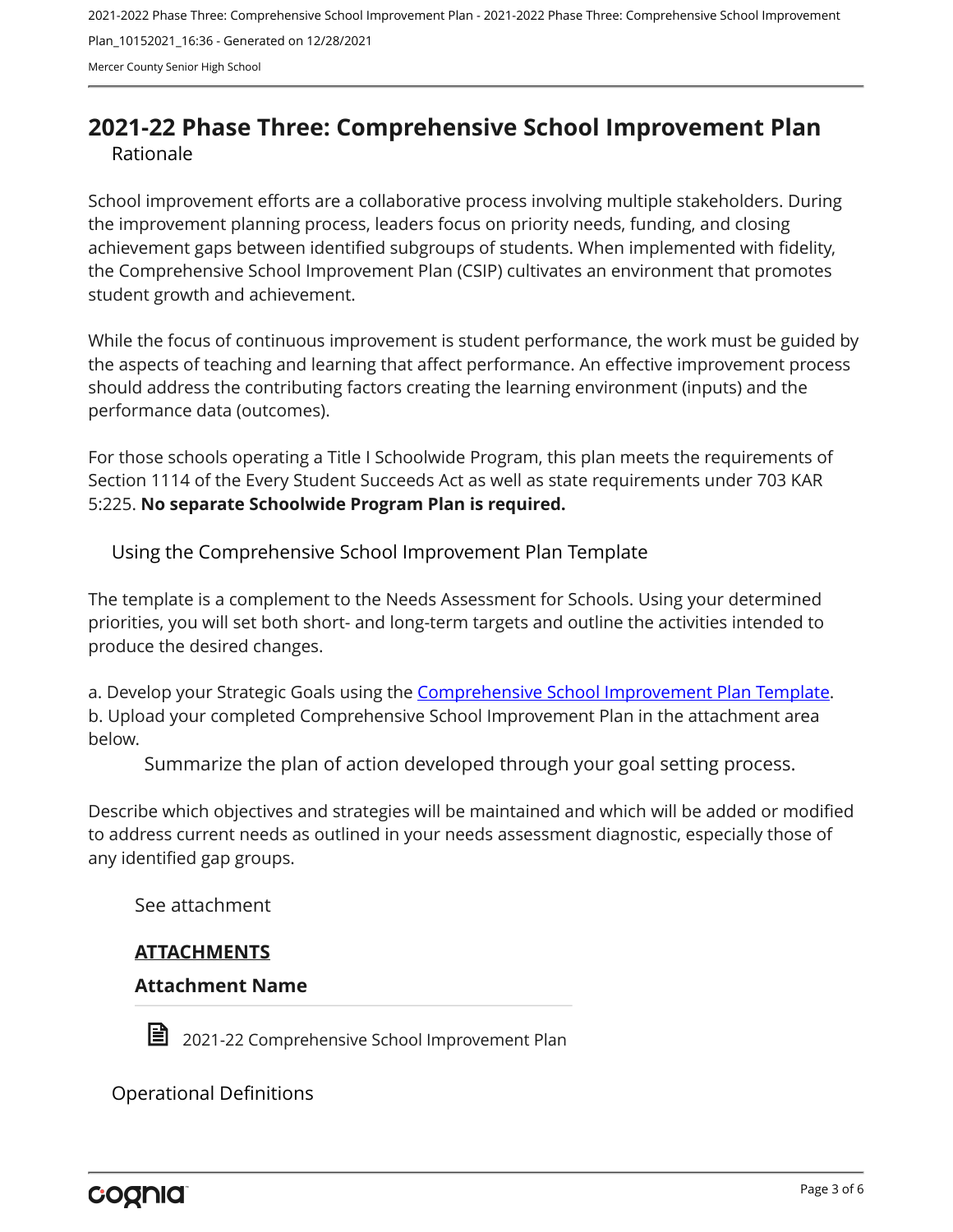2021-2022 Phase Three: Comprehensive School Improvement Plan - 2021-2022 Phase Three: Comprehensive School Improvement Plan\_10152021\_16:36 - Generated on 12/28/2021 Mercer County Senior High School

**Goal:** Long-term three- to five-year targets based on the five (5) required school level goals. Elementary/middle schools must have goals for proficiency, separate academic indicator, achievement gap, growth, and transition readiness. High schools must have goals for proficiency, separate academic indicator, achievement gap, graduation rate, and transition readiness. Longterm targets should be informed by The Needs Assessment for Schools.

**Objective:** Short-term target to be attained by the end of the current academic year. There can be multiple objectives for each goal.

**Strategy:** An approach to systematically address the process, practice, or condition that the school will focus its efforts upon, as identified in the Needs Assessment for Schools, in order to reach its goals or objectives. There can be multiple strategies for each objective. The strategy can be based upon Kentucky's six (6) Key Core Work Processes listed below or another established improvement approach (i.e. *Six Sigma, Shipley, Baldridge, etc.*).

**Key Core Work Processes:** A series of processes identified by the Kentucky Department of Education that involve the majority of an organization's workforce and relate to its core competencies. These are the factors that determine an organization's success and help it prioritize areas for growth.

[KCWP 1: Design and Deploy Standards](https://education.ky.gov/school/csip/Documents/KCWP%201%20Strategic%20Design%20and%20Deploy%20Standards.pdf) **[KCWP 2: Design and Deliver Instruction](https://education.ky.gov/school/csip/Documents/KCWP%202%20Strategic%20Design%20and%20Deliver%20Instruction.pdf)** [KCWP 3: Design and Deliver Assessment Literacy](https://education.ky.gov/school/csip/Documents/KCWP%203%20Strategic%20Design%20and%20Deliver%20Assessment%20Literacy.pdf) [KCWP 4: Review, Analyze and Apply Data](https://education.ky.gov/school/csip/Documents/KCWP%204%20Strategic%20Review%20Analyze%20and%20Apply%20Data.pdf) [KCWP 5: Design, Align and Deliver Support](https://education.ky.gov/school/csip/Documents/KCWP%205%20Strategic%20Design%20Align%20Deliver%20Support%20Processes.pdf) [KCWP 6: Establishing Learning Culture and Environment](https://education.ky.gov/school/csip/Documents/KCWP%206%20Strategic%20Establish%20Learning%20Culture%20and%20Environment.pdf)

**Activity:** Actionable steps used to deploy the chosen strategy. There can be multiple activities for each strategy.

**Measure of Success:** Criteria that shows the impact of the work. The **measures** may be quantitative or qualitative but are observable in some way.

**Progress Monitoring:** Process used to assess the implementation of the plan, the rate of improvement, and the effectiveness of the plan. Should include timelines and responsible individuals.

**Funding:** Local, state, or federal funds/grants used to support (or needed to support) the improvement initiative. If your school is a recipient of Title I, Part A funds, your CSIP serves as your annual plan and should indicate how Title I funds are utilized to carry out the planned activities.

Requirements for Building an Improvement Plan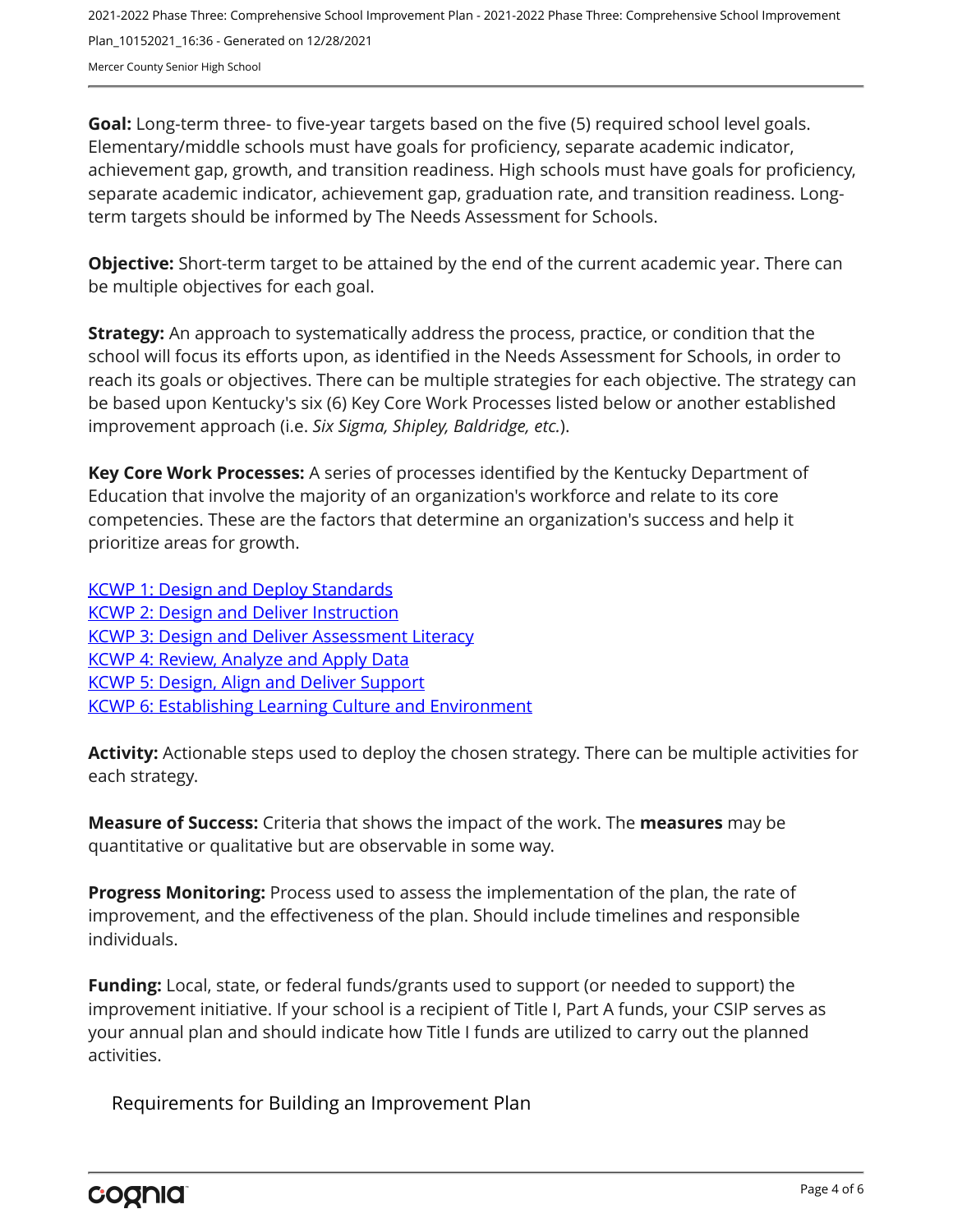2021-2022 Phase Three: Comprehensive School Improvement Plan - 2021-2022 Phase Three: Comprehensive School Improvement

Plan\_10152021\_16:36 - Generated on 12/28/2021

Mercer County Senior High School

The required school goals include the following:

• For elementary/middle school, these include proficiency, separate academic indicator, achievement gap, and, growth.

• For high school, these include proficiency, separate academic indicator, achievement gap, graduation rate, and transition readiness.